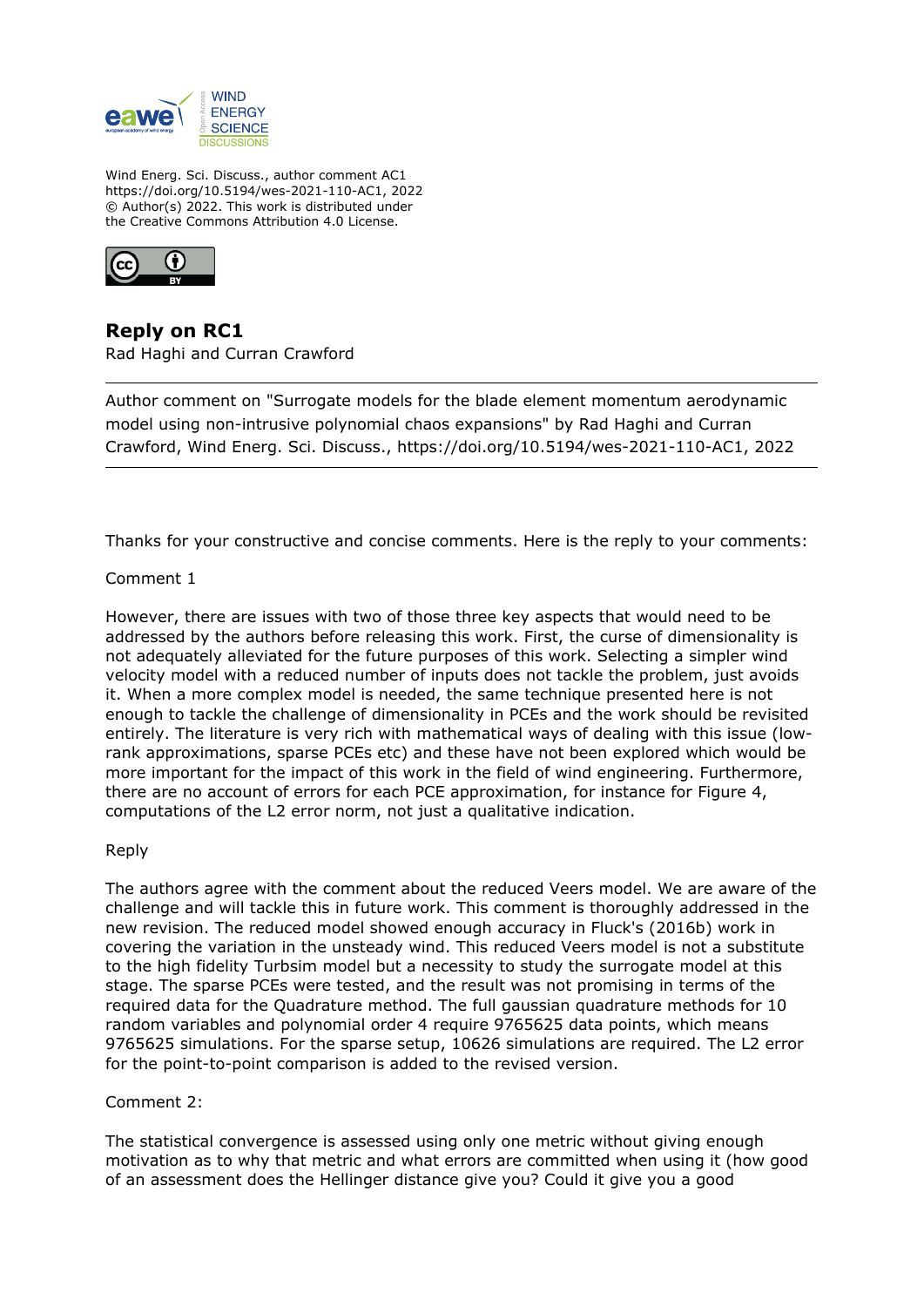assessment even in cases that are clearly not good?). It would be interesting to round up that part of the work with another widely used metric, the Kullback-Leibler divergence, used in surrogate modeling when approximating models for Bayesian analysis, for example. Furthermore, when using more complex models, the argument of statistical convergence may not hold due to new underlying physics, so how should we take this?

## Reply

The KL divergence and Hellinger distance provide similar results, as they are mathematically similar methods. The reasons to use Hellinger distance in this study are its properties and ease of implementation. The Hellinger distance metric has lower (zero) and upper (one) limits. This property makes it a proper metric for this study. This comment is reflected in the new revision of the work. The authors believe the model we implemented here is complex enough to cover the basics for statistical convergence.

# Comment 3

An interesting way of enriching this work and properly tackling those three key aspects would be by adopting both the reduced Veers and the full Veers model and make a comparative study with different techniques to build the PCEs and show how you could efficiently used these techniques with a baseline model (reduced Veers) and a more complex one without having to trade some of the physical aspects.

## Reply

This is indeed an interesting way and can be another paper by itself. However, the full Veers model has, if not hundreds, but thousands of random variables as the input for the unsteady wind generation. This means, considering the curse of dimensionality, the PCEs to build the surrogate models will not be helpful, and it needs other methods to build a surrogate model. We will tackle these ideas in future work. Also, I would like to refer you to the reply to your first comment.

## Comment 4

Another concern to be raised is the structure of the paper. It is not well-organized and some sections are a paragraph long. Maybe a better way would be to devote section 2 entirely to the models the authors aim at approximating, with more in-depth discussion. Section 3 could be devoted to the methodology and all the different aspects. Section 4 could then discuss the results.

## Reply

Thanks for bringing this to our attention. The model in this study is treated as a black box, therefore we do not see any need to go further into the details of the model. We did revise the manuscript to better organize the section and subsections and address your comment.

Comment 5

Technical corrections

Find a list of typos found (non-exhaustive):

Page 4, line 84: dimensionality

 Page 4, line 97: properties are extracted Page 6, line 123: orthogonal polynomials